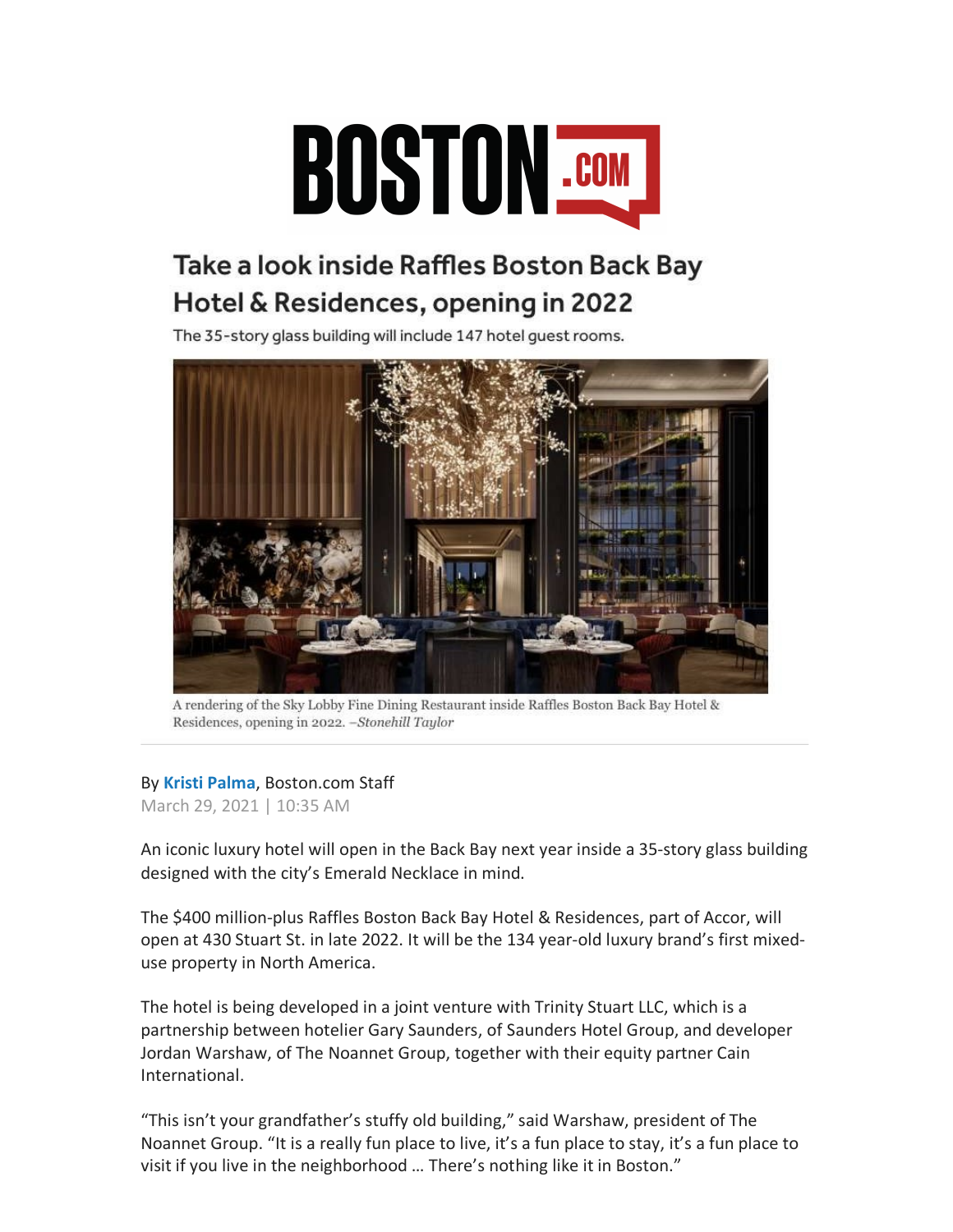The team is confident that the project will be well received in the aftermath of the coronavirus pandemic.

"Boston has historically been one of the strongest hotel markets  $-$  if not the strongest, certainly in the last cycle — in the U.S.," Saunders said. "As this pandemic comes to an end, we also believe — while we've remained optimistic throughout — that there's going to be a stronger demand for Boston than we've seen in a long time."

The building will include 146 residences, 147 guest rooms, six food and beverage venues, including a sky bar and speakeasy, 16 gathering spaces, a state-of-the-art spa and fitness center, and a three-story sky lobby, which the team called the first of its kind in Boston. A 19th floor ballroom will offer views spanning from the Financial District to Cambridge.



A rendering of the exterior of Raffles Boston Back Bay Hotel & Residences. -The Architectural Team

Raffles is the perfect fit for Boston because they really "dive into the location," said Warshaw.

"They're really at the intersection of local and global," said Saunders. "We're a predominantly Boston team and that philosophy was attracting and compelling to us."

The Back Bay is "an exciting, adventurous, fun neighborhood," said Warshaw, and the building will encompass that. "It's one of the most 24-hour neighborhoods in the country."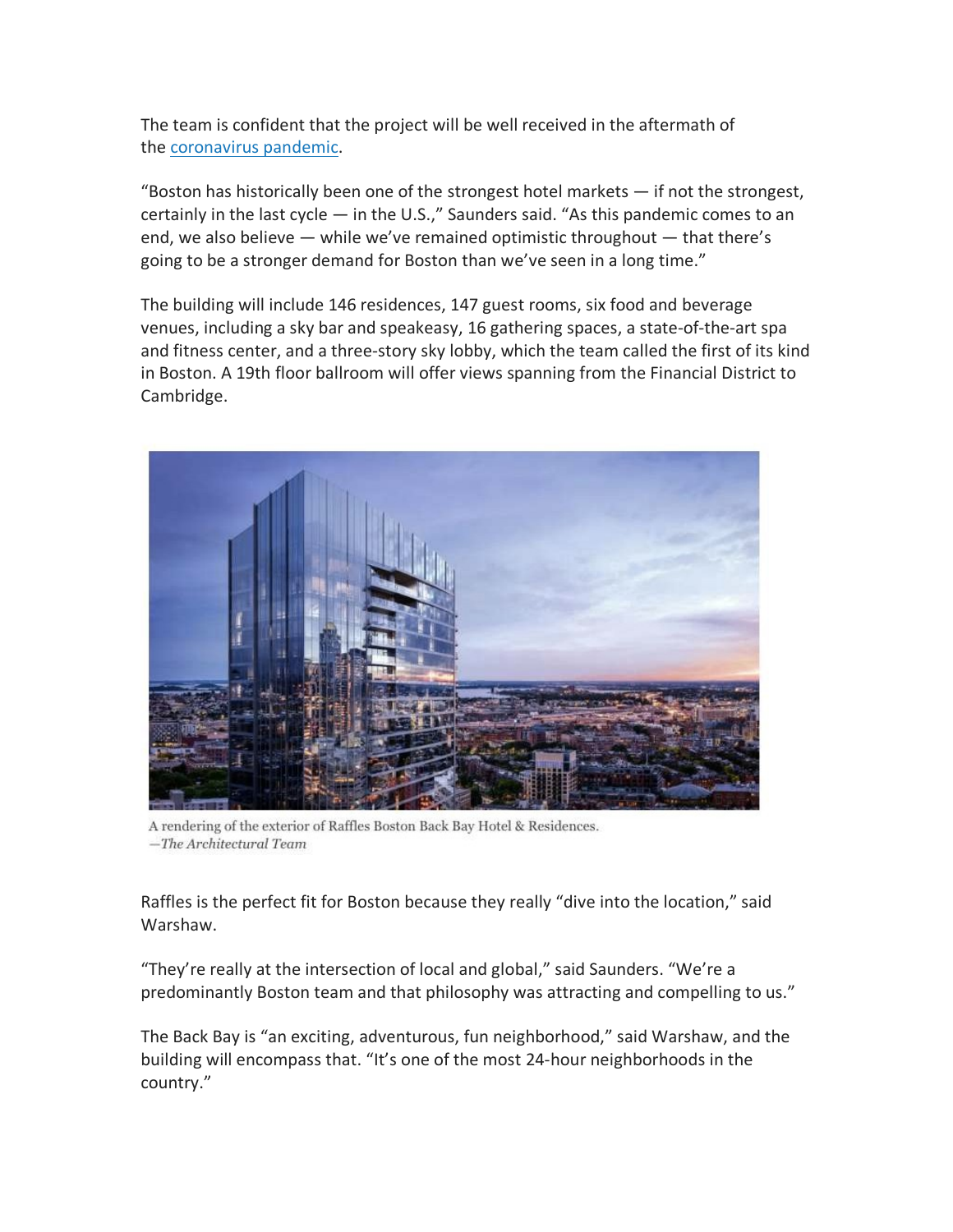Saunders said Raffles Boston will be "a vertical neighborhood" that will have "soul, feeling, texture, and really beautiful grace."



A rendering of the entrance to Raffles Boston Back Bay Hotel & Residences.  $-$ The Architectural Team

The building's residential spaces were designed by Rockwell Group and hotel spaces by Stonehill Taylor.

"At Rockwell, we always start the process of design with a narrative," said Greg Keffer, partner at Rockwell Group. "And, in this instance, we started to take inspiration from Boston's heritage of the famed Emerald Necklace."

Boston's Emerald Necklace is a 1,100-acre chain of urban parks created by Frederick Law Olmsted, known as the founder of American landscape architecture.

When choosing colors and materials for the building, the team drew inspiration from Back Bay's "stately Victorian brownstones" along with the Emerald Necklace, Keffer said — using emerald green, cobalt blue, pale grey, and materials with rich walnut woods, deep heather grays, and cognac leathers. Copper accents are also prevalent throughout the property, a nod to Paul Revere's copper company.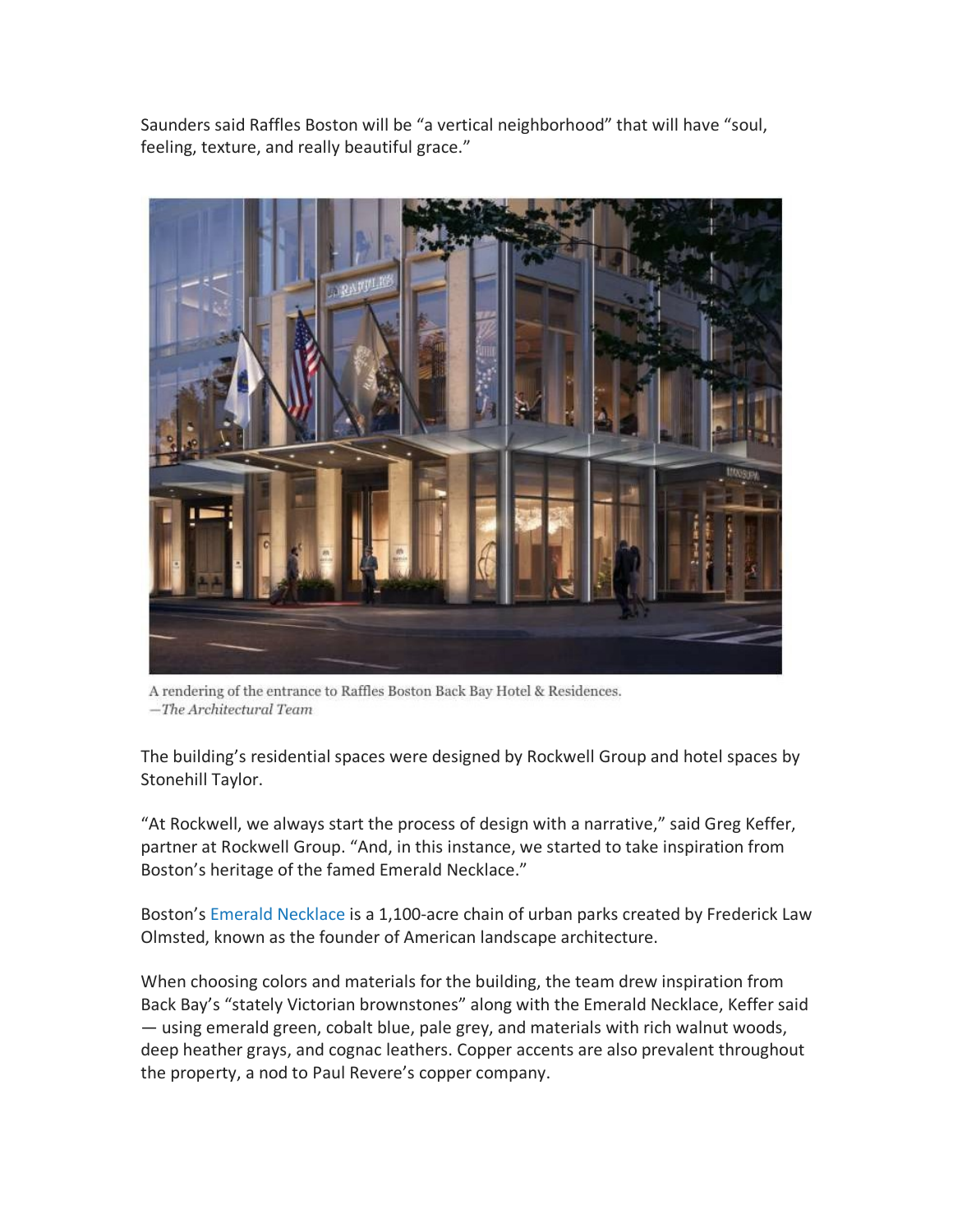The lobby's tall front doors offer a "grand and inviting entry," said Diane Nguyen, senior interior designer at Rockwell Group, with two seating areas, chevron wood flooring, hand-inlaid Paulownia wood wallcovering, light suede wall paneling, and emerald green accents. An expansive botanical chandelier inspired by the Emerald Necklace will hang above.

"It covers the ceiling, so it's a really beautiful statement right when you enter," said Bethany Gale, interiors associate at Stonehill Taylor.

Raffles Boston hotel guests will check in at the Sky Lobby, which the team calls a first for the city of Boston, a three-story space on the 17th, 18th, and 19th floors. The Sky Lobby offers two floors of meeting and entertainment spaces, as well as a Grand Stair made of curved oak stairs and copper balusters that spirals through the lobby's atrium.

"The hanging gardens that you see in the image are inspired by the actual window boxes that you see as you walk around the Back Bay neighborhood," Gale said.



A rendering of the Grand Stair at Raffles Boston Back Bay Hotel & Residences. -- Stonehill Taylor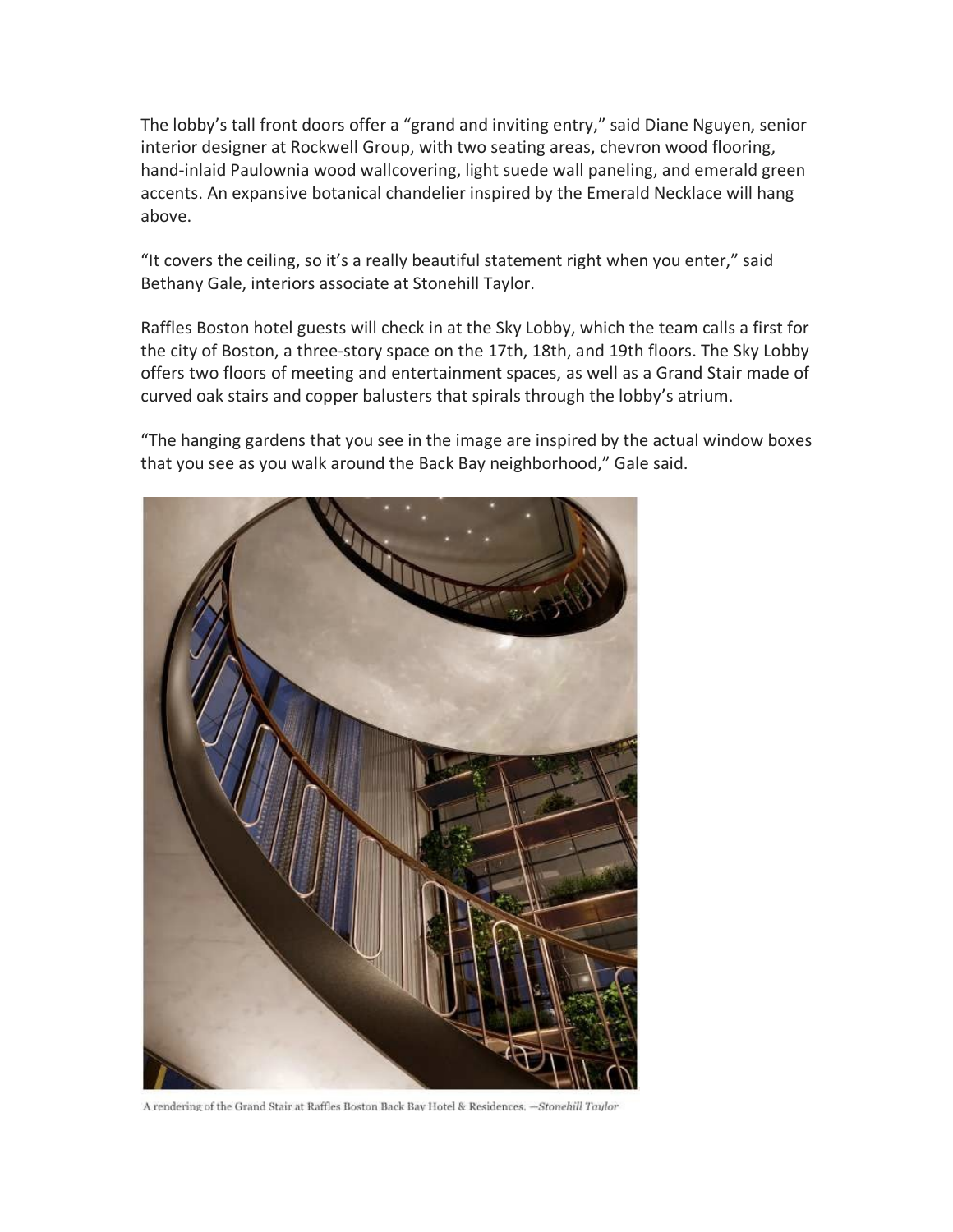The hotel's 147 guest rooms will include 15 gallery suites and 14 garden suites, as well as a presidential suite, all located on the 6th through 14th floors.

The hotel will offer king and queen rooms as well as suites with different themes, such as gallery suites inspired by Boston artists and garden suites with custom-made botanical wall coverings. Some beds will boast custom-made metal headboard screens with leaves that "almost sprinkle down the back of the headboard," she said.

"Again, it was really looking at that idea of the Emerald Necklace and how we bring all these beautiful green spaces into the hotel," Gale said.

Guests will discover fine art and sculptures throughout the hotel as well, said Warshaw, noting.

"Art is an incredibly important part of this hotel," he said.

The fourth floor of the building will be dedicated to health and wellness, with a state-ofthe-art spa and fitness center available for both residents and hotel guests. The spa will include private and couples' treatment rooms and a 20-meter pool, oversize hot tub, rain showers, lounge areas, and floor-to-ceiling windows with "expansive views of Boston," according to the team.



A rendering of the indoor pool at Raffles Boston Back Bay Hotel & Residences. - Rockwell Group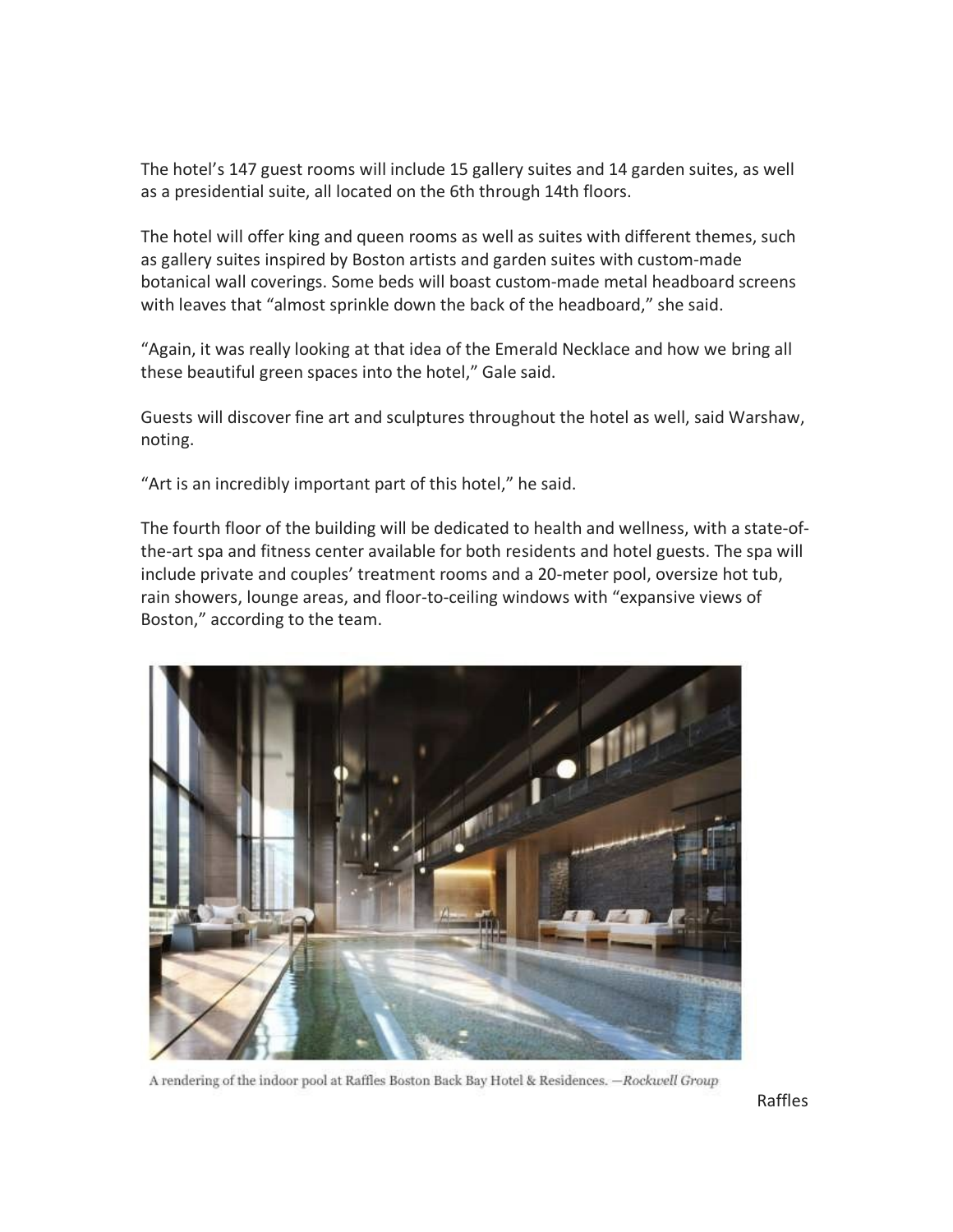Boston will offer six food and beverage venues: a two-story signature restaurant, an intimate sky lobby fine dining restaurant overlooking the Back Bay, Charles River, and Cambridge with a "dazzling" chandelier made of handblown glass petals, a "dramatic" sky terrace lounge with expansive views of the South End, a signature sky bar, a Raffles Patisserie, and a "hidden" speakeasy, according to the team. The latter can be accessed by secret passageway on the 17th floor.

"I think it may be the only upstairs speakeasy anywhere, certainly around here," Warshaw said. "It's a really fun, late-night bar."



A rendering of the Sky Lobby Fine Dining Restaurant inside Raffles Boston Back Bay Hotel & Residences. - Stonehill Taylor

Also on the 17th floor will be the Writer's Lounge, a signature Raffles space that will be used by hotel guests and residents. The Raffles Writer's Lounge rooms worldwide pay homage to famous writers who have all spent time at Raffles properties, such as Ernest Hemingway, W. Somerset Maugham, and Noël Coward.

"This is just a wonderful place for a guest to sit and have a cocktail and peruse the special book collection that will be curated for this Writer's Lounge," Gale said.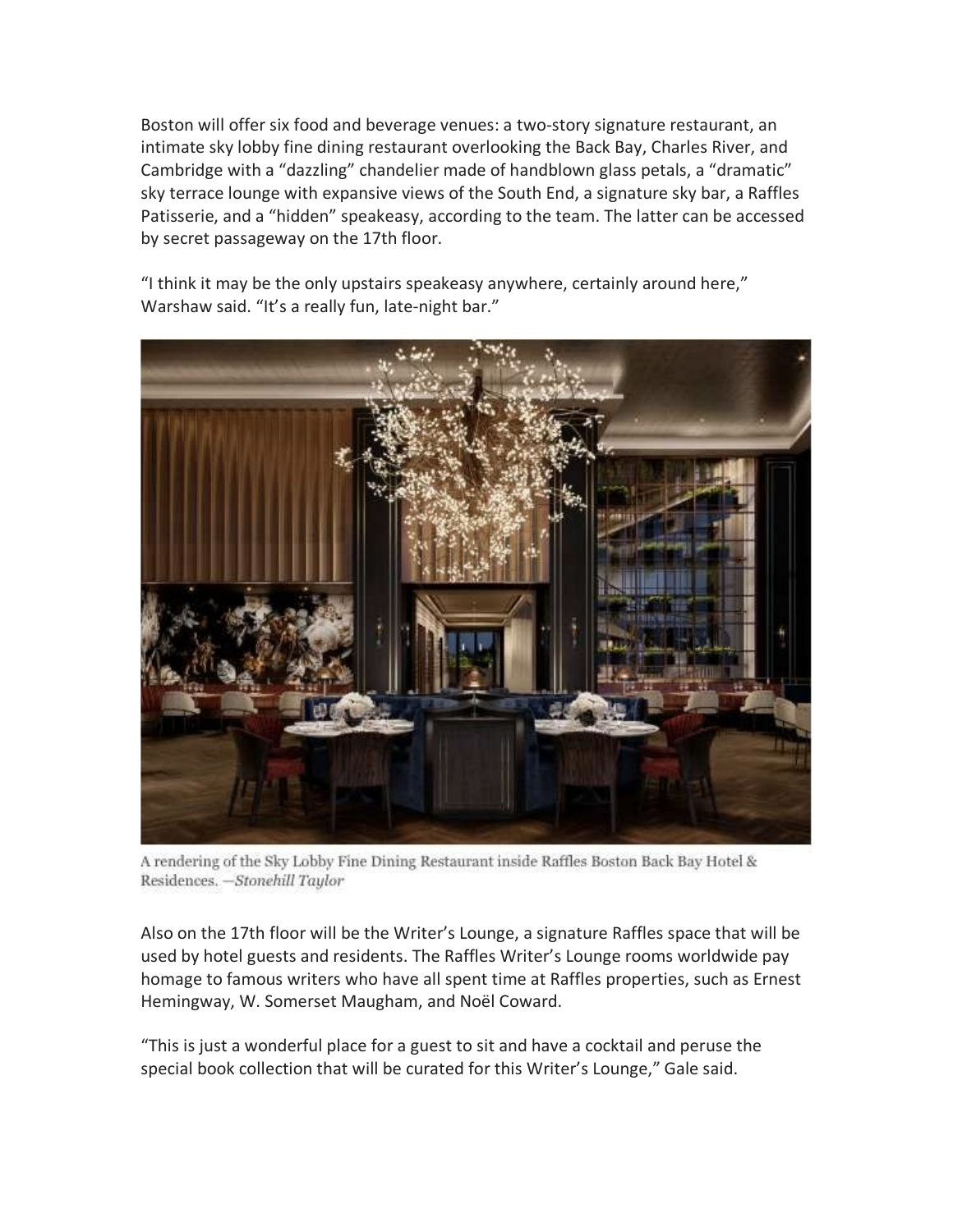

A rendering of the Writer's Lounge at Raffles Boston Back Bay Hotel & Residences. -Stonehill Taylor

Residents can choose from one- to three-bedroom condos on the building's 21st to 33rd floors and seven penthouses with "impeccable views" on the 34th and 35th floors. The 15th and 16th floors contain pied-a-terre homes. Residential sales will begin in the spring.

Six amenity spaces on the 21st floor will be exclusive to residents, according to the team: The Secret Garden, The Residents' Library, The Emerald Terrace, Residents' Private Dining Room, Nantucket Cottage Tasting Kitchen and Wine Lounge, and The Sports Lounge, where residents can watch movies, play poker, billiards, or practice their swing in a golf simulator room.

The Secret Garden, a space where residents can relax and drink tea on the 21st floor, is "the hidden and unique gem of the private amenity offerings," Nguyen said.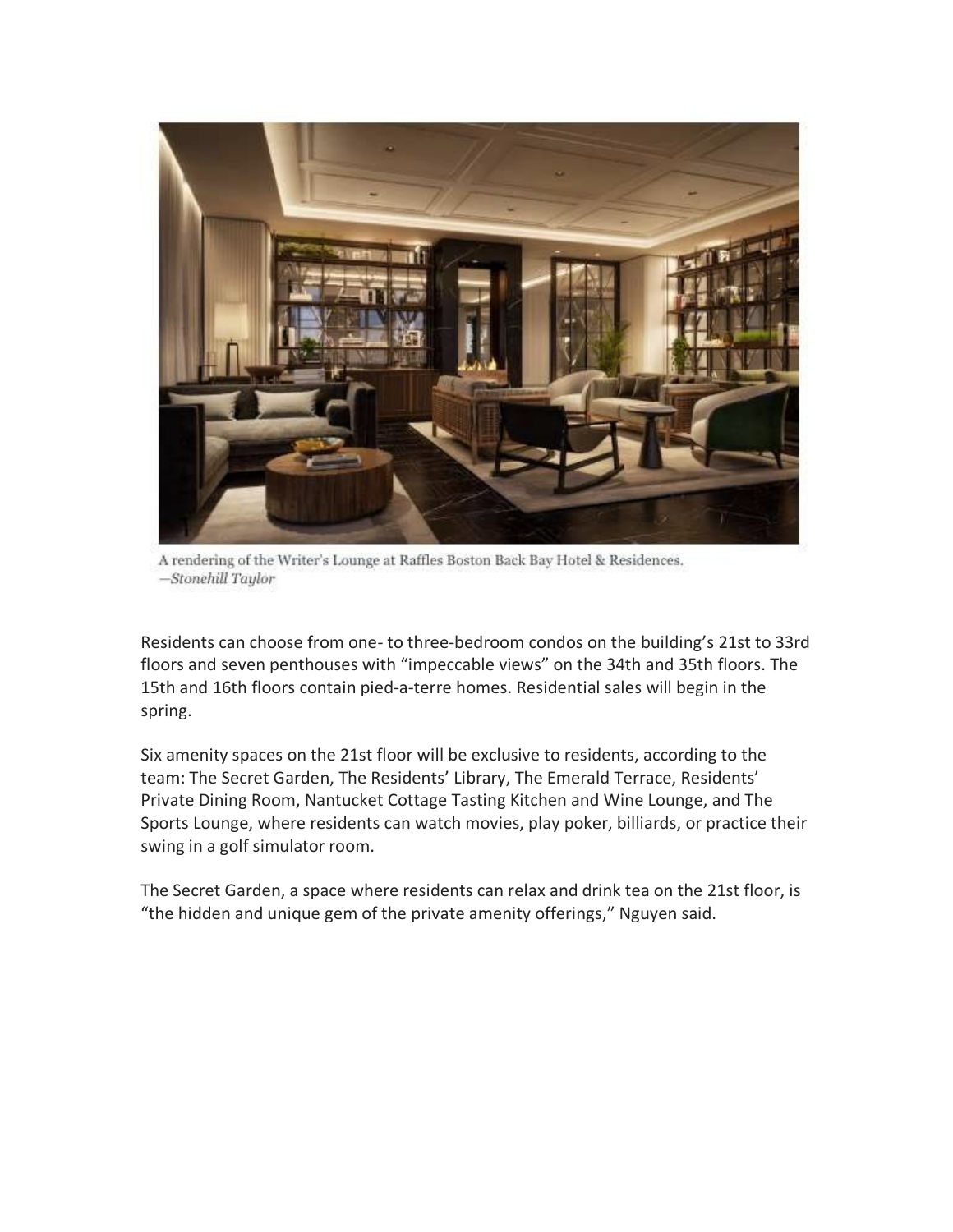

A rendering of The Secret Garden at Raffles Boston Back Bay Hotel & Residences. - Rockwell Group



The penthouses will include three or four bedrooms, all with private terraces and one with a grand spiral stairway connecting the two floors.

A rendering of the penthouse at Raffles Boston Back Bay Hotel & Residences. -- Rockwell Group